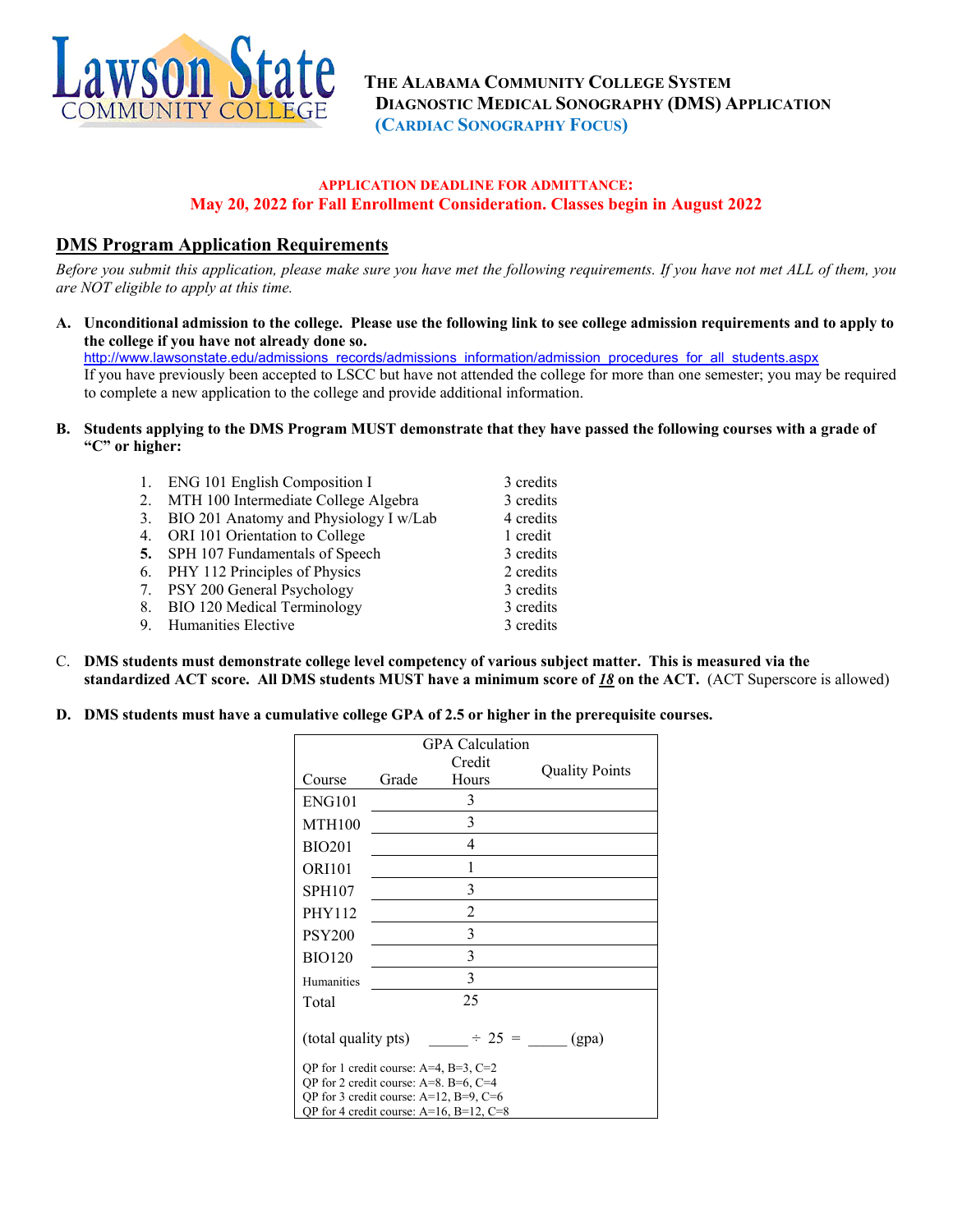# **Diagnostic Medical Sonography (DMS) Application-(Cardiac Sonography Focus) APPLICATION DEADLINE FOR ADMITTANCE: May 20, 2022 for Fall Enrollment Consideration. Classes begin in August 2022**

#### **I. Personal Date (Please Print)**

| Last Name                                                 | First Name                             |                 |
|-----------------------------------------------------------|----------------------------------------|-----------------|
| LSCC A-Number                                             |                                        |                 |
|                                                           |                                        |                 |
| City<br><u> 1989 - Johann Barbara, martxa alemaniar a</u> |                                        | $\mathsf{Zip}$  |
| Telephone                                                 |                                        |                 |
| П.<br><b>Education</b>                                    |                                        |                 |
|                                                           |                                        | Graduation Date |
| GED If Applicable<br>Are you currently taking college     |                                        |                 |
| courses<br>If Yes, what college                           | Yes<br>$No \ \underline{\hspace{1cm}}$ |                 |

*List ALL colleges attended and the year (s) attended: Unofficial copies of each transcript, including your LSCC transcript, MUST be attached to this application regardless if official is on file with admissions. NO EXCEPTIONS*

Have you ever participated in academic dishonesty (cheating) and have been disciplined for such an offense at a previous college? Yes No If yes, name the institution

#### **III. Attach the following to this application. Check off each block indicating that you have attached all documents to this application.**

### **Have you attached UNOFFICIAL COPIES of ALL transcripts to your application packet?**

Attach all documents, including *ALL unofficial transcripts* to the DMS application packet regardless of whether or not they were previously submitted to the Admissions office. (Including the Lawson State Community College transcripts). We will NOT accept transfer credits listed on one transcript from a separate college, we need to see each transcript in its entirety. *\*It is the applicant's responsibility to obtain copies of each transcript from each institution previously attended and ATTACH them to the application by the deadline. Transcripts must be attached at the time of submitting application; failure to attach all transcripts will disqualify your application*

## **Have you attached your ACT Score of 18 or higher to your application packet?**

Note: Minimum score of 18 is required without exception (academic history and/or achievements cannot be considered in place of the ACT requirement). There is no expiration on test dates. ACT Superscore is allowed. ACT Residual scores MUST be from an Alabama Community College; **ACT Residual scores from any institution outside of the Alabama Community College System WILL NOT BE ACCEPTED**.